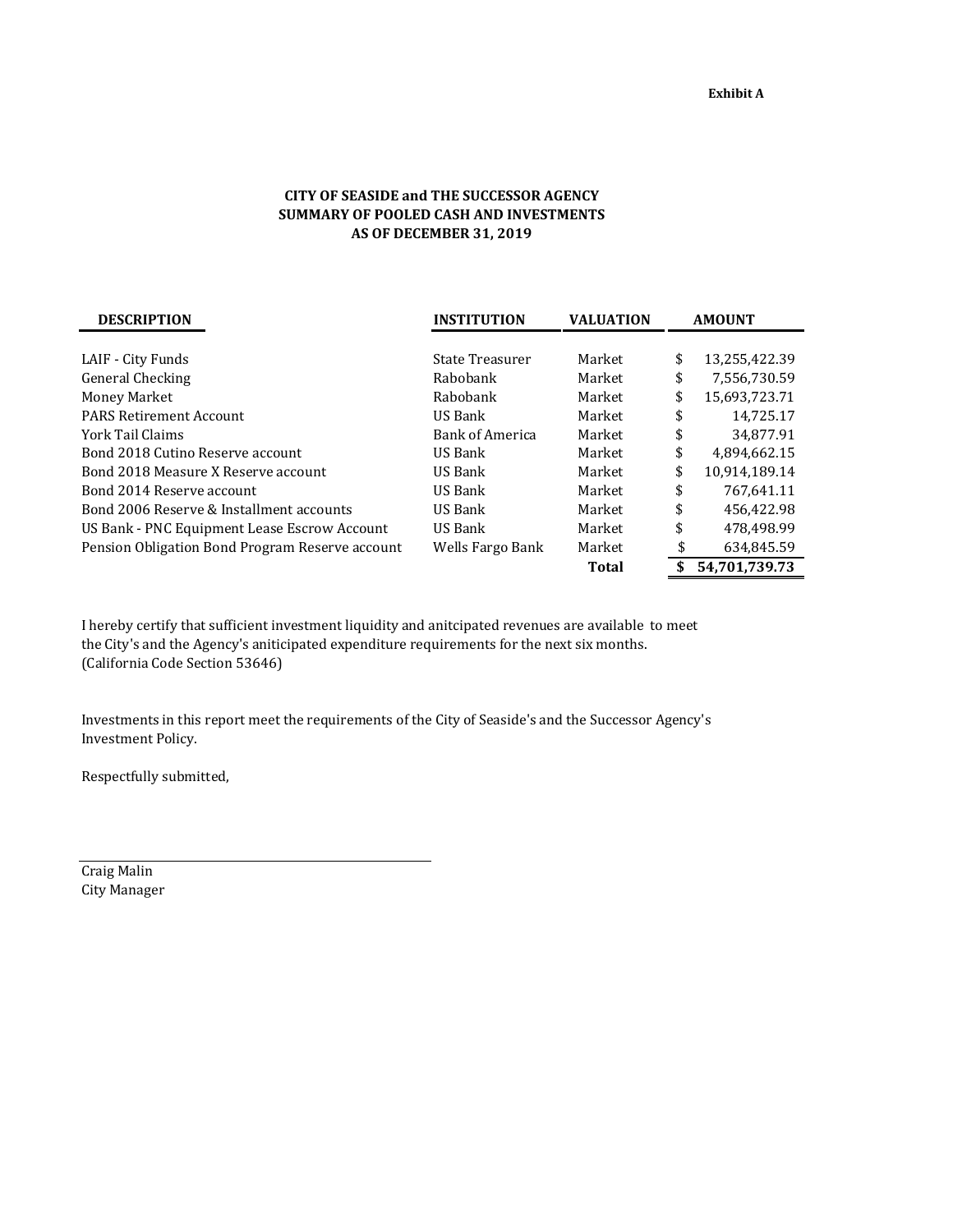## **CITY OF SEASIDE and THE SUCCESSOR AGENCY SUMMARY OF POOLED CASH AND INVESTMENTS AS OF DECEMBER 31, 2019**

|                                                                 |          | <b>Book</b>   | $%$ of  | Market        |
|-----------------------------------------------------------------|----------|---------------|---------|---------------|
|                                                                 | Yield    | Value         | Total   | Value         |
|                                                                 |          |               |         |               |
| <b>Investments</b>                                              |          |               |         |               |
| State Treasurer LAIF - City Account                             | 1.24%    | 13,255,422.39 | 24.23%  | 13,255,422.39 |
| <b>Checking Account</b>                                         |          |               |         |               |
| Rabobank - General Checking                                     | $0.00\%$ | 7,556,730.59  | 13.81%  | 7,556,730.59  |
| Rabobank - Money Market                                         | 0.09%    | 15,693,723.71 | 28.69%  | 15,693,723.71 |
| <b>PARS Retirement Account</b>                                  | 0.64%    | 14,725.17     | 0.03%   | 14,725.17     |
| Bank of America-York Checking                                   | 0.00%    | 34,877.91     | 0.06%   | 34,877.91     |
| US Bank - Cutino Revenue 2018 Bonds                             |          |               |         |               |
| Installment Payment, Reserve                                    | 0.08%    | 4,894,662.15  | 8.95%   | 4,894,662.15  |
| US Bank - Measure X Revenue 2018 Bonds                          |          |               |         |               |
| Installment Payment, Reserve                                    | 0.08%    | 10,914,189.14 | 19.95%  | 10,914,189.14 |
| US Bank - Redevelopment Agency Merged Area Refunding 2014 Bonds |          |               |         |               |
| <b>Installment Payment, Reserve</b>                             | $0.00\%$ | 767,641.11    | 1.40%   | 767,641.11    |
| US Bank - Golf Course 2006 Bonds                                |          |               |         |               |
| Installment Payment, Reserve                                    | 0.07%    | 456,422.98    | 0.83%   | 456,422.98    |
| US Bank - PNC Equipment Lease Escrow Account                    | 0.08%    | 478,498.99    | 0.87%   | 478,498.99    |
| <b>Wells Fargo Bank</b>                                         |          |               |         |               |
| Pension Obligation Bond Program Reserve Account                 | 0.28%    | 634,845.59    | 1.16%   | 634,845.59    |
| <b>Total Cash and Investments</b>                               |          | 54,701,739.73 | 100.00% | 54,701,739.73 |
|                                                                 |          |               |         |               |